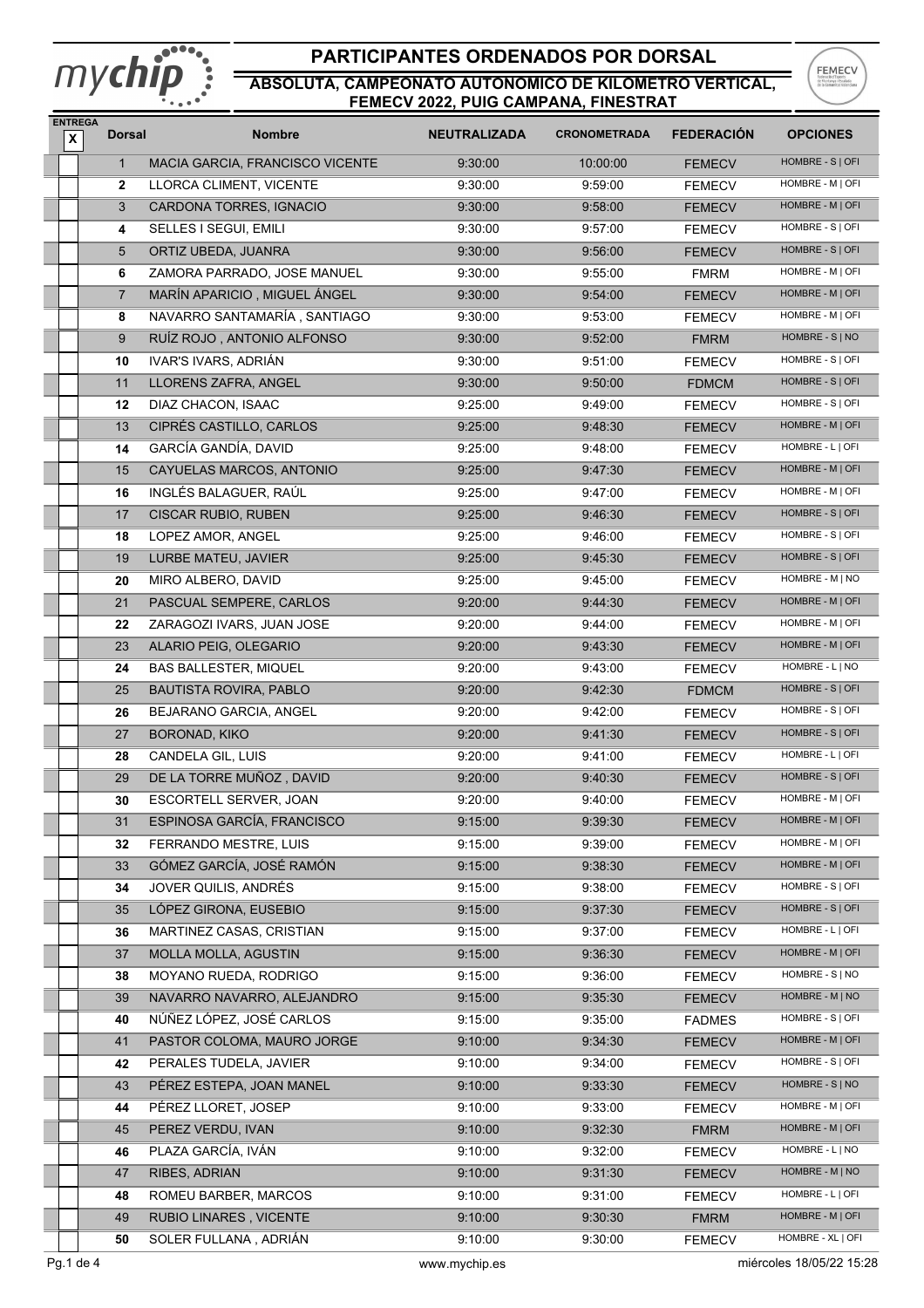# mychip

## **PARTICIPANTES ORDENADOS POR DORSAL**



| <b>ENTREGA</b><br>$\pmb{\mathsf{x}}$ | <b>Dorsal</b> | <b>Nombre</b>                      | <b>NEUTRALIZADA</b> | <b>CRONOMETRADA</b> | <b>FEDERACION</b> | <b>OPCIONES</b>                      |
|--------------------------------------|---------------|------------------------------------|---------------------|---------------------|-------------------|--------------------------------------|
|                                      | 51            | TORRES MENDOZA, JOAQUIN            | 9:05:00             | 9:29:30             | <b>FEMECV</b>     | HOMBRE - S   NO                      |
|                                      | 52            | VICEDO RIBERA, GILBERTO            | 9:05:00             | 9:29:00             | <b>FEMECV</b>     | HOMBRE - S   NO                      |
|                                      | 53            | VIDAL GOMIS, CARLOS                | 9:05:00             | 9:28:30             | <b>FEMECV</b>     | HOMBRE - M   OFI                     |
|                                      | 54            | VILELLA PERANT, CARLOS             | 9:05:00             | 9:28:00             | <b>FEMECV</b>     | HOMBRE - S   OFI                     |
|                                      | 55            | ZARAGOZA RUIZ, JUAN DE DIOS        | 9:05:00             | 9:27:30             | <b>FEMECV</b>     | HOMBRE - XL   OFI                    |
|                                      | 56            | CUARTERO NAVARRO, TOMÁS            | 9:05:00             | 9:27:00             | <b>FEMECV</b>     | HOMBRE - S   OFI                     |
|                                      | 57            | PAYÁ TOLEDANO, ANDRÉS              | 9:05:00             | 9:26:30             | <b>FEMECV</b>     | HOMBRE - S   OFI                     |
|                                      | 58            | PEREZ ORTUÑO, JESUS MIGUEL         | 9:05:00             | 9:26:00             | <b>FEMECV</b>     | HOMBRE - S   OFI                     |
|                                      | 59            | RIZO VILLALTA, FRANCISCO LUIS      | 9:05:00             | 9:25:30             | <b>FEMECV</b>     | HOMBRE - S   OFI                     |
|                                      | 60            | ALFONSO EGEA, JOSE ANTONIO         | 9:05:00             | 9:25:00             | <b>FEMECV</b>     | HOMBRE - L   OFI                     |
|                                      | 61            | ANDRES COLLADO, JOSE               | 9:00:00             | 9:24:30             | <b>FEMECV</b>     | HOMBRE - M   OFI                     |
|                                      | 62            | ANDREU BERNABEU, SERGIO            | 9:00:00             | 9:24:00             | <b>FEMECV</b>     | HOMBRE - S   OFI                     |
|                                      | 63            | APARICIO GRACIA, JOSE MANUEL       | 9:00:00             | 9:23:30             | <b>FEMECV</b>     | HOMBRE - M   OFI                     |
|                                      | 64            | ARRIBAS CUTROPIA, FEDERICO ESTEBAN | 9:00:00             | 9:23:00             | <b>FEMECV</b>     | HOMBRE - M   OFI                     |
|                                      | 65            | ASENCIO ALFONSO, SERGIO            | 9:00:00             | 9:22:30             | <b>FEMECV</b>     | HOMBRE - M   OFI                     |
|                                      | 66            | CASANOVA CAZORLA, FERNANDO         | 9:00:00             | 9:22:00             | <b>FEMECV</b>     | HOMBRE - L   OFI                     |
|                                      | 67            | CERVANTES GARCIA, JOSE ANGEL       | 9:00:00             | 9:21:30             | <b>FEMECV</b>     | HOMBRE - S   OFI                     |
|                                      | 69            | DIKOV, STEFAN                      | 9:00:00             | 9:20:30             | <b>FEMECV</b>     | HOMBRE - M   OFI                     |
|                                      | 70            | FERRER GILABERT, SALVADOR          | 9:00:00             | 9:20:00             | <b>FEMECV</b>     | HOMBRE - XL   OFI                    |
|                                      | 71            | GONZÁLEZ MESTRE, JOSE              | 8:55:00             | 9:19:30             | <b>FEMECV</b>     | HOMBRE - M   NO                      |
|                                      | 72            | ILLESCAS NAVARRI, IVAN             | 8:55:00             | 9:19:00             | <b>FEMECV</b>     | HOMBRE - L   OFI                     |
|                                      | 73            | JUÁREZ SILVESTRE, PEDRO            | 8:55:00             | 9:18:30             | <b>FEMECV</b>     | HOMBRE - M   OFI                     |
|                                      | 74            | LAGUNA FERNÁNDEZ, FRANCISCO        | 8:55:00             | 9:18:00             | <b>FDMCM</b>      | HOMBRE - L   OFI                     |
|                                      | 75            | LARROSA PEÑALVER, JOSÉ ANTONIO     | 8:55:00             | 9:17:30             | <b>FEMECV</b>     | HOMBRE - L   OFI                     |
|                                      | 76            | MASANET FERNANDEZ, JUAN MANUEL     | 8:55:00             | 9:17:00             | <b>FEMECV</b>     | HOMBRE - L   OFI                     |
|                                      | 77            | MOLINES LLOPIS, ERNESTO            | 8:55:00             | 9:16:30             | <b>FEMECV</b>     | HOMBRE - M   OFI                     |
|                                      | 78            | MONTERO DE FRUTOS, IVAN            | 8:55:00             | 9:16:00             | <b>FEMECV</b>     | HOMBRE - M   NO                      |
|                                      | 79            | PEREZ NUEVALOS, JOSE VICENTE       | 8:55:00             | 9:15:30             | <b>FEMECV</b>     | HOMBRE - M   OFI                     |
|                                      | 80            | PESCADOR DOMINGUEZ, JOSE MARIA     | 8:55:00             | 9:15:00             | <b>FEMECV</b>     | HOMBRE - S   OFI                     |
|                                      | 81            | PORTUGUES SANDOVAL, JOSE MANUEL    | 8:50:00             | 9:14:30             | <b>FEMECV</b>     | HOMBRE - L   OFI                     |
|                                      | 82            | PUERTA VERA, JOAQUIN               | 8:50:00             | 9:14:00             |                   | HOMBRE - L   OFI                     |
|                                      |               | ROBLEDO RUIZ, SERGIO               |                     |                     | <b>FEMECV</b>     | HOMBRE - M   OFI                     |
|                                      | 83            |                                    | 8:50:00             | 9:13:30             | <b>FEMECV</b>     | HOMBRE - L   OFI                     |
|                                      | 84            | SOGORB NICOLAS, DAVID              | 8:50:00             | 9:13:00             | <b>FEMECV</b>     | HOMBRE - M   OFI                     |
|                                      | 85            | VAN BREDA, ALEXANDER               | 8:50:00             | 9:12:30             | <b>FEMECV</b>     |                                      |
|                                      | 86            | ALBERT GUILLÉN, JUAN               | 8:50:00             | 9:12:00             | <b>FEMECV</b>     | HOMBRE - L   OFI<br>HOMBRE - L   OFI |
|                                      | 87            | ANIORTE NAVARRO, JOSE CLEMENTE     | 8:50:00             | 9:11:30             | <b>FEMECV</b>     |                                      |
|                                      | 88            | ARAGONÉS FRANCÉS, ENRIC            | 8:50:00             | 9:11:00             | <b>FEMECV</b>     | HOMBRE - M   NO                      |
|                                      | 89            | <b>BUADES TARDIO, GUSTAVO</b>      | 8:50:00             | 9:10:30             | <b>FEMECV</b>     | HOMBRE - M   OFI                     |
|                                      | 90            | CATALÀ OLTRA, LLUÍS                | 8:50:00             | 9:10:00             | <b>FEMECV</b>     | HOMBRE - L   OFI                     |
|                                      | 91            | DAMIA, ISIDRE                      | 8:45:00             | 9:09:30             | <b>FEMECV</b>     | HOMBRE - L   NO                      |
|                                      | 92            | GADEA BLASCO, JUAN GINÉS           | 8:45:00             | 9:09:00             | <b>FEMECV</b>     | HOMBRE - M   OFI                     |
|                                      | 93            | <b>GARCIA HARO, JOSE</b>           | 8:45:00             | 9:08:30             | <b>FEMECV</b>     | HOMBRE - M   OFI                     |
|                                      | 94            | JAMES, DANIEL                      | 8:45:00             | 9:08:00             | <b>FEMECV</b>     | HOMBRE - M   OFI                     |
|                                      | 95            | MARTIN ARELLANO, JOSE ANGEL        | 8:45:00             | 9:07:30             | <b>FEMECV</b>     | HOMBRE - XL   OFI                    |
|                                      | 96            | OLCINA TORMO, ALBERTO              | 8:45:00             | 9:07:00             | <b>FEMECV</b>     | HOMBRE - S   OFI                     |
|                                      | 97            | PEÑA MARTINEZ, JOSE MANUEL         | 8:45:00             | 9:06:30             | <b>FEMECV</b>     | HOMBRE - L   OFI                     |
|                                      | 98            | PEYDRO BERNABEU, VICENT            | 8:45:00             | 9:06:00             | <b>FEMECV</b>     | HOMBRE - S   OFI                     |
|                                      | 99            | VALDEPENAS GUTIERREZ, BIENVENIDO   | 8:45:00             | 9:05:30             | <b>FDMCM</b>      | HOMBRE - S   OFI                     |
|                                      | 100           | VERDÚ DOMENECH, RUBÉN              | 8:45:00             | 9:05:00             | <b>FEMECV</b>     | HOMBRE - M   OFI                     |
|                                      | 102           | FUENTES OLCINA, MARÍA              | 8:35:00             | 9:04:00             | <b>FEMECV</b>     | MUJER - XS   OFI                     |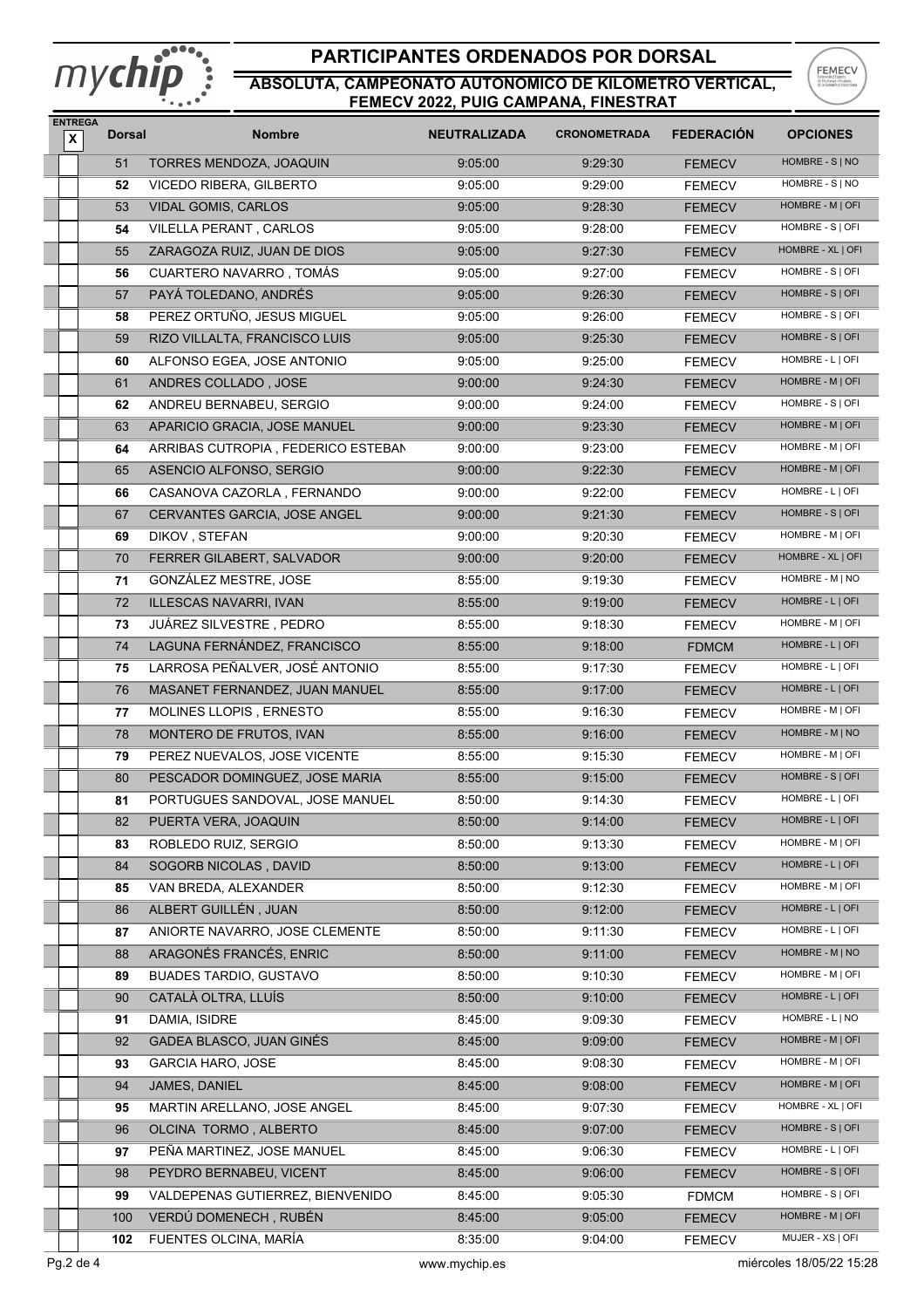

#### **PARTICIPANTES ORDENADOS POR DORSAL**



| <b>ENTREGA</b><br>$\pmb{\mathsf{x}}$ | <b>Dorsal</b> | <b>Nombre</b>                    | <b>NEUTRALIZADA</b> | <b>CRONOMETRADA</b> | <b>FEDERACION</b> | <b>OPCIONES</b>  |
|--------------------------------------|---------------|----------------------------------|---------------------|---------------------|-------------------|------------------|
|                                      | 103           | TAUSTE GALERA, ANA               | 8:35:00             | 9:03:00             | <b>FEMECV</b>     | MUJER - S   OFI  |
|                                      | 104           | DE LA TORRE CELADES, MARIA       | 8:35:00             | 9:02:00             | <b>FEMECV</b>     | MUJER - XS   OFI |
|                                      | 105           | <b>MEDINA HEREDIA, PILAR</b>     | 8:35:00             | 9:01:00             | <b>FEMECV</b>     | MUJER - XS   OFI |
|                                      | 106           | ORTA REIG, NURIA                 | 8:35:00             | 9:00:00             | <b>FEMECV</b>     | MUJER - S   OFI  |
|                                      | 107           | BELTRÁN TOLEDO, MARÍA            | 8:35:00             | 8:59:00             | <b>FEMECV</b>     | MUJER - M   OFI  |
|                                      | 108           | COMPANY TOMÁS, GLORIA            | 8:35:00             | 8:58:00             | <b>FEMECV</b>     | MUJER - S   OFI  |
|                                      | 109           | CASAS MENA, MARIA JESUS          | 8:35:00             | 8:57:00             | <b>FEMECV</b>     | MUJER - S   OFI  |
|                                      | 110           | LARA FELIU, ROSA                 | 8:35:00             | 8:56:00             | <b>FEMECV</b>     | MUJER - XS   OFI |
|                                      | 111           | PÉREZ MONCHO, AÏDA               | 8:35:00             | 8:55:00             | <b>FEMECV</b>     | MUJER - S   NO   |
|                                      | 112           | ROELAS TRIVIÑO, LOLY             | 8:30:00             | 8:54:30             | <b>FEMECV</b>     | MUJER - XS   OFI |
|                                      | 113           | ESPINOSA BRAVO, ANDREA           | 8:30:00             | 8:54:00             | <b>FEMECV</b>     | MUJER - M   OFI  |
|                                      | 114           | GUIRAO CARRASCOSA, MARIA TERESA  | 8:30:00             | 8:53:30             | <b>FEMECV</b>     | MUJER - M   OFI  |
|                                      | 115           | PEYDRO SANCHEZ, ANA              | 8:30:00             | 8:53:00             | <b>FEMECV</b>     | MUJER - S   OFI  |
|                                      | 116           | SALAMANCA RUIZ, TANIA            | 8:30:00             | 8:52:30             | <b>FMRM</b>       | MUJER - XS   NO  |
|                                      | 117           | SANEGRE CHAZARRA, ALBA           | 8:30:00             | 8:52:00             | <b>FEMECV</b>     | MUJER - S   OFI  |
|                                      | 118           | SIERRAS CODINA, EVA              | 8:30:00             | 8:51:30             | <b>FEMECV</b>     | MUJER - S   NO   |
|                                      | 119           | <b>BALBASTRE CANO, CARMEN</b>    | 8:30:00             | 8:51:00             | <b>FEMECV</b>     | HOMBRE - S   OFI |
|                                      | 120           | FERNANDEZ FERNANDEZ, SUSANA      | 8:30:00             | 8:50:30             | <b>FEMECV</b>     | MUJER - S   OFI  |
|                                      | 121           | <b>GONZÁLEZ RUBIO, FINI</b>      | 8:30:00             | 8:50:00             | <b>FEMECV</b>     | MUJER - M   NO   |
|                                      | 122           | JUAN GARCIA, ANABEL              | 8:25:00             | 8:49:30             | <b>FEMECV</b>     | MUJER - S   OFI  |
|                                      | 123           | NAVARRO PONTES, MARÍA JOSÉ       | 8:25:00             | 8:49:00             | <b>FEMECV</b>     | MUJER - M   NO   |
|                                      | 124           | CARBONELL FERRANDO, MERCHE       | 8:25:00             | 8:48:30             | <b>FEMECV</b>     | MUJER - S   OFI  |
|                                      | 125           | CORTES SANCHEZ, ROSA             | 8:25:00             | 8:48:00             | <b>FEMECV</b>     | MUJER - M   OFI  |
|                                      | 126           | LOPEZ MARCOS, MARIA TERESA DE    | 8:25:00             | 8:47:30             | FEMECV            | MUJER - M   OFI  |
|                                      | 127           | MARTINEZ COLON, LOLI             | 8:25:00             | 8:47:00             | <b>FEMECV</b>     | MUJER - M   OFI  |
|                                      | 128           | RASTELL, LAURENCE                | 8:25:00             | 8:46:30             | <b>FEMECV</b>     | MUJER - XS   OFI |
|                                      | 130           | DEUSDAD RAMOS, RUBÉN             |                     |                     |                   | HOMBRE - M   OFI |
|                                      |               | MUT MORELL, MARCOS               | 8:25:00             | 8:45:30             | <b>FEMECV</b>     | HOMBRE - S   OFI |
|                                      | 131           |                                  | 8:25:00             | 8:45:00             | <b>FEMECV</b>     | HOMBRE - M   OFI |
|                                      | 132           | ABAD ROCAMORA, JAVIER            | 8:20:00             | 8:44:30             | <b>FEMECV</b>     | HOMBRE - L   OFI |
|                                      | 133           | TOMÁS I JUAN, JAUME              | 8:20:00             | 8:44:00             | <b>FEMECV</b>     |                  |
|                                      | 134           | ANIORTE SOLER, LUCAS             | 8:20:00             | 8:43:30             | <b>FEMECV</b>     | HOMBRE - S   NO  |
|                                      | 135           | CHAVARRIA SEVA, IKER             | 8:20:00             | 8:43:00             | <b>FEMECV</b>     | HOMBRE - M   OFI |
|                                      | 136           | LLÀCER HERNÁNDEZ, ORIOL          | 8:20:00             | 8:42:30             | <b>FEMECV</b>     | HOMBRE - S   NO  |
|                                      | 137           | GONZALEZ GARCIA, RAUL            | 8:20:00             | 8:42:00             | <b>FEMECV</b>     | HOMBRE - M   NO  |
|                                      | 138           | IBÁÑEZ TEJEDOR, MIGUEL           | 8:20:00             | 8:41:30             | <b>FEMECV</b>     | HOMBRE - S   OFI |
|                                      | 139           | AMAT PASCUAL, ROQUE MANUEL       | 8:20:00             | 8:41:00             | <b>FEMECV</b>     | HOMBRE - M   OFI |
|                                      | 140           | SÁNCHEZ SÁNCHEZ, GABRIEL         | 8:20:00             | 8:40:30             | <b>FEMECV</b>     | HOMBRE - S   OFI |
|                                      | 141           | FLORO MERCADER, SERGIO           | 8:20:00             | 8:40:00             | FEMECV            | HOMBRE - M   OFI |
|                                      | 142           | SANCHEZ, ALEJO                   | 8:15:00             | 8:39:30             | <b>FCDME</b>      | HOMBRE - S   NO  |
|                                      | 143           | GONZÁLEZ DURÁN, ANA              | 8:15:00             | 8:39:00             | <b>FEMECV</b>     | MUJER - XS   NO  |
|                                      | 144           | BENLLOCH CARCEL, CANDELA         | 8:15:00             | 8:38:30             | <b>FEMECV</b>     | MUJER - S   OFI  |
|                                      | 145           | MARROQUÍ GARCÍA, RAQUEL          | 8:15:00             | 8:38:00             | FEMECV            | MUJER - M   NO   |
|                                      | 147           | LOPEZ SANCHEZ, ISMAEL            | 8:15:00             | 8:37:00             | <b>OPEN</b>       | HOMBRE - L   OFI |
|                                      | 148           | SANTISTEBAN RONCERO, TONI        | 8:15:00             | 8:36:30             | <b>OPEN</b>       | HOMBRE - M   OFI |
|                                      | 149           | SEARA IGNACIO, DAVID             | 8:15:00             | 8:36:00             | <b>OPEN</b>       | HOMBRE - M   OFI |
|                                      | 150           | VÁZQUEZ TORRES, CARLES           | 8:15:00             | 8:35:30             | <b>OPEN</b>       | HOMBRE - S   OFI |
|                                      | 151           | HARRISON, MATTHEW                | 8:15:00             | 8:35:00             | <b>OPEN</b>       | HOMBRE - L   OFI |
|                                      | 152           | <b>BRIONES CAPILLA, CRISTIAN</b> | 8:10:00             | 8:34:30             | <b>OPEN</b>       | HOMBRE - S   OFI |
|                                      | 153           | PARADEDA FONTANET, MARC          | 8:10:00             | 8:34:00             | <b>OPEN</b>       | HOMBRE - L   OFI |
|                                      | 154           | SOTO VICENTE, CRISTIAN           | 8:10:00             | 8:33:30             | <b>OPEN</b>       | HOMBRE - M   OFI |